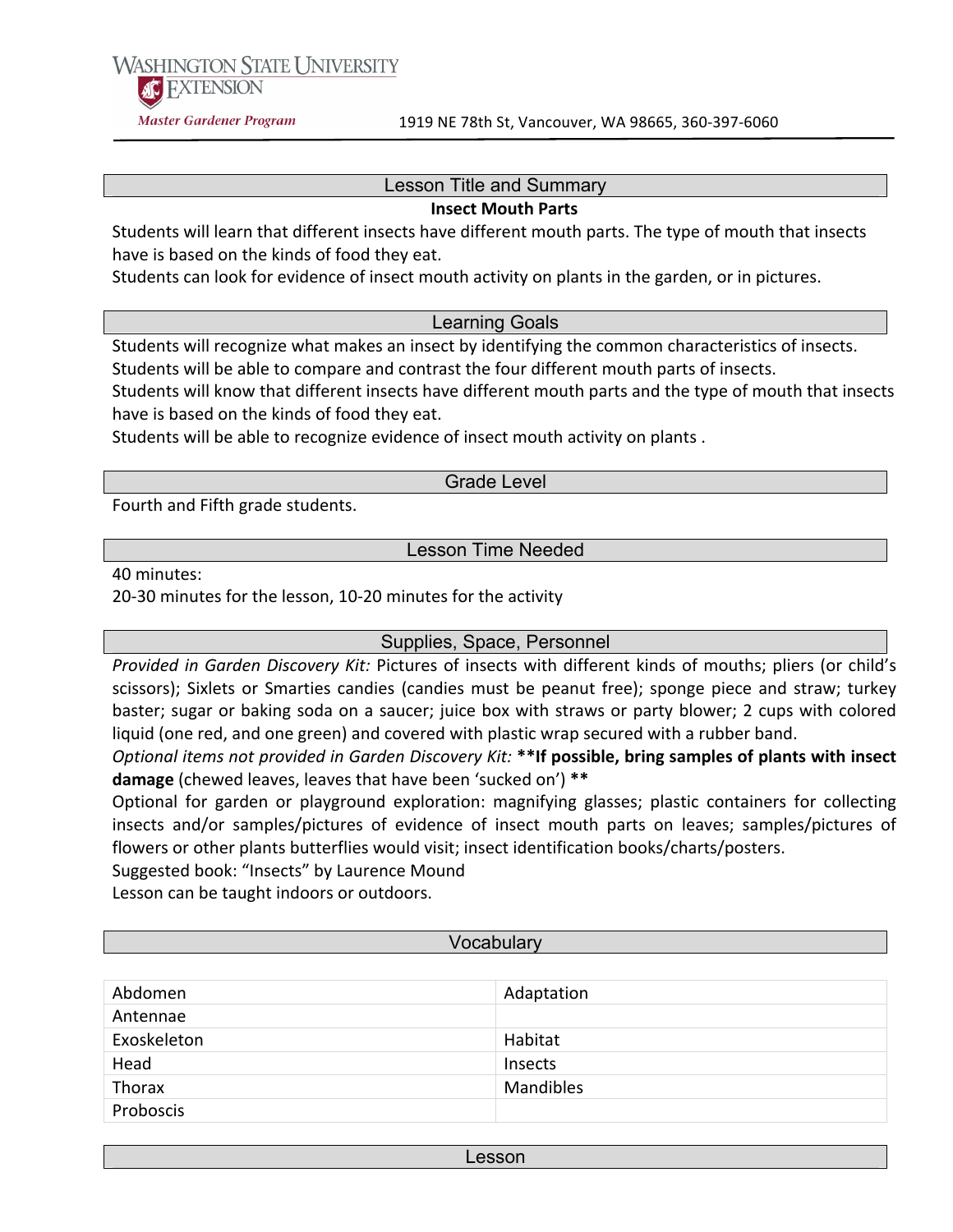# **1.** Engage the Students

Hook – What do you think there is more of on our planet? Mammals or Insects? There are roughly 4500 species of mammals and more than a MILLION known species of insects on our planet! That means 80% of the world's animals are insects! Isn't that crazy?!?!

2. Lesson

Check for Student Prior Knowledge – Go over what makes an insect an insect: They have an exoskeleton, six legs, wings, and three body parts: Head, Thorax, Abdomen.

With more than a million different types of insects on our planet, what do you think they eat? (brainstorm ideas with students)

Do you think all insects have the same type of mouths like you and I do? (allow for student answers)

Let's look a little closer at the different types of mouths insects have!

Show students a tray (or hold them up) of the common items that represent different **insect mouthparts.** pliers (or child's scissors); turkey baster; juice boxes with straw or party blower; sponge piece with straw inserted in middle.

What do you think each of these items has to do with an insect's mouth?

Form and Function of Insect Mouthparts - Different insects possess different types of mouthparts. These mouthpart types can be compared with the functions of common objects:

Let's look at each one of these items and see if we can figure out how they connect to an insect's mouth. (ask for a student volunteer for each item). Show samples of insect damage.

• **Chewing Mouthparts: Pliers/Scissors** – How does this item relate to an insect's mouth? On an insect, these would be called *mandibles*. How would it work? (chewing, cutting, tearing) What type of food would an insect eat if it had this type of mouth? (leaves, blades of grass, large items that must be broken into smaller items) Can you guess any insects that have this type of mouth? (grasshoppers, **ladybugs, caterpillars, beetles,** etc) End by showing a close up picture of a mandible mouth on an insect.

A plant damaged by an insect with chewing mouthparts usually looks as if someone took an insect-sized bite out of the edge of a leaf – like a bite from the side of a sandwich. They also use their mandibles to pick up smaller pieces and put them in their mouth.

Activity: Use pliers or scissors to pick up a Smarties candy from a bowl and bring it to your mouth. Now, pass out a few Smarties to each student and show them how to try and eat the candies with their 'mandibles'... Make a fist on both sides of your face, and extend your first finger of each hand to form 'mandibles.' Have them use their mandibles to pick up a candy and bring it to their mouth.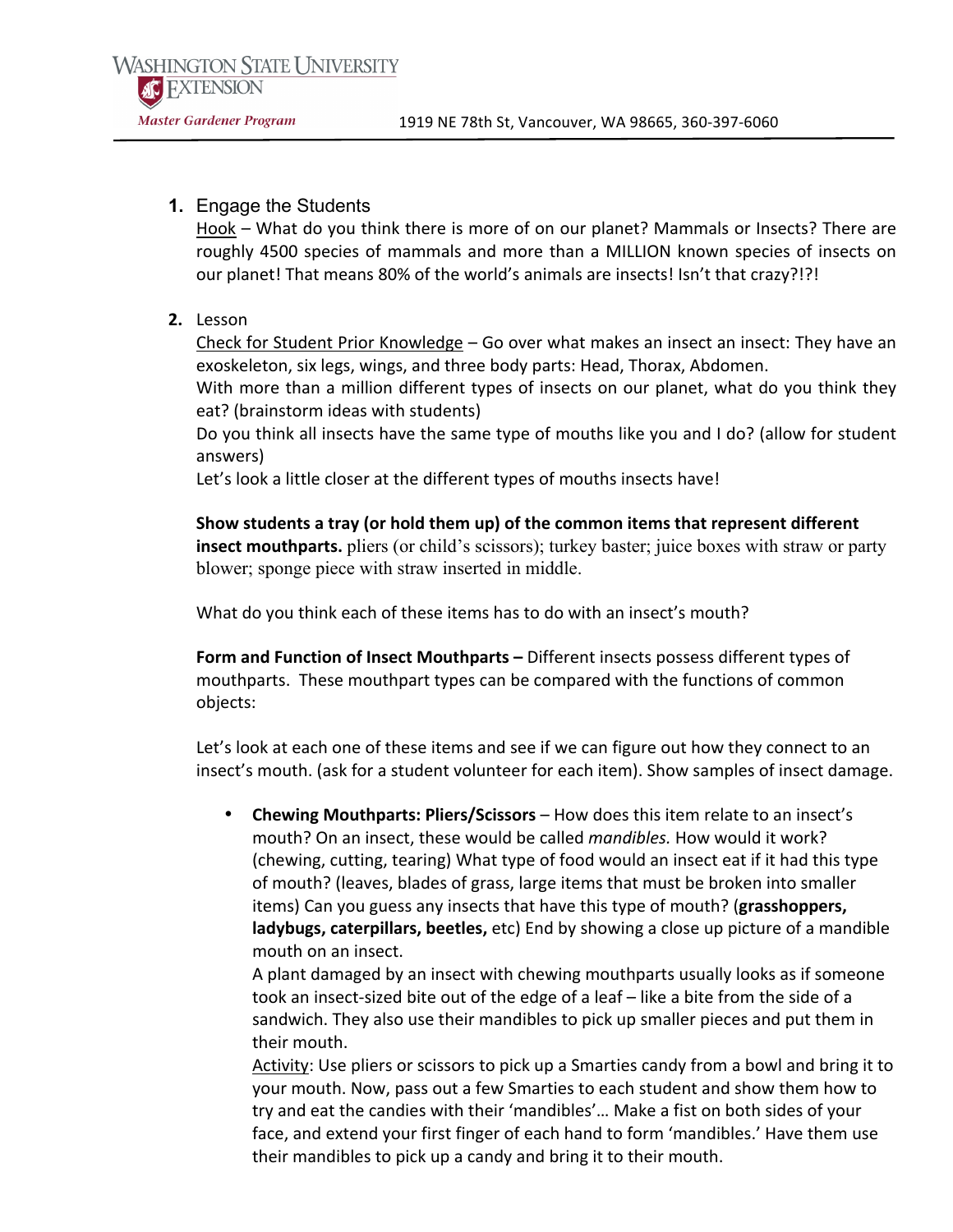**Piercing/Sucking Mouthparts: Turkey baster** – What about this? Usually I just think about using a turkey baster at Thanksgiving. Do any of you know how this works? (sucks up liquid) An insect with piercing/sucking mouthparts has a long, thin *proboscis* that it inserts into a juicy leaf (or a juicy arm, in the case of the **mosquito**). Then it sucks up the nutritious plant sap from the leaf (or blood from an arm). Many plant pests have piercing/sucking mouthparts. Instead of holes along the edge of the leaf, like from the chewing insects, plants damaged by piercing/sucking insects have small spots or speckles across entire leaf surfaces. Show the enlarged photo of the Mosquito's mouth. Ask which other insects do students think have piercing/sucking mouthparts? (**aphids, stinkbugs**, and many others)

Activity: Use 2 clear plastic cups containing water colored with food coloring (one green for plant food and one red for blood) to show the different types of foods piercing insects eat. Place clear plastic wrap over each cup and secure with a rubber band. Then, with the tip of the turkey baster, have a student volunteer steady the cup while another student volunteer pierces the plastic wrap surface and sucks some of the liquid into the stem of the baster.

**Siphoning Mouthparts:** Juice Box with straw or party blower - Show the students the juice box with bendy straw. These items are similar to how a **butterfly or moth's** mouth work. Adult butterflies and moths have siphoning mouthparts that are simply a flexible tube that they slip into fluids, like nectar. They are somewhat similar to the last mouthpart that we looked at, but these guys don't pierce their foods. When they are not using their mouthpart, a butterfly or moth will coil up their mouthparts and tuck them away! Lastly, show students close up images of a butterfly's mouthparts

Activity: This type of mouthpart is very easy to mimic with juice boxes and straws. You can also simulate the coiled up proboscis using a party favor that unrolls when you blow in it. Let a volunteer show the class how a butterfly coils its mouthparts (could use their finger to unroll the party blower so it can be reused or if allowed to blow on it, leave with the class).

**Sponging Mouthparts:** Sponge with small straw inserted in the middle – Here is our last item, a sponge. How do you think an insect uses this type of mouthpart? (allow for answers) An insect we see most often, the fly, has sponging mouthparts. Show the close up mouth picture of the fly. If you've ever watched a fly crawling on a cabinet, you may have noticed that it continually presses its proboscis against the counter sponging up food. The end of the proboscis is blunt and rough looking, as opposed to the tubular-shaped proboscis of a mosquito or butterfly. Activity: However, there is another component to the story – one that will disgust and fascinate you! A sponge can't pick up the crumbs and sticky messes unless it is